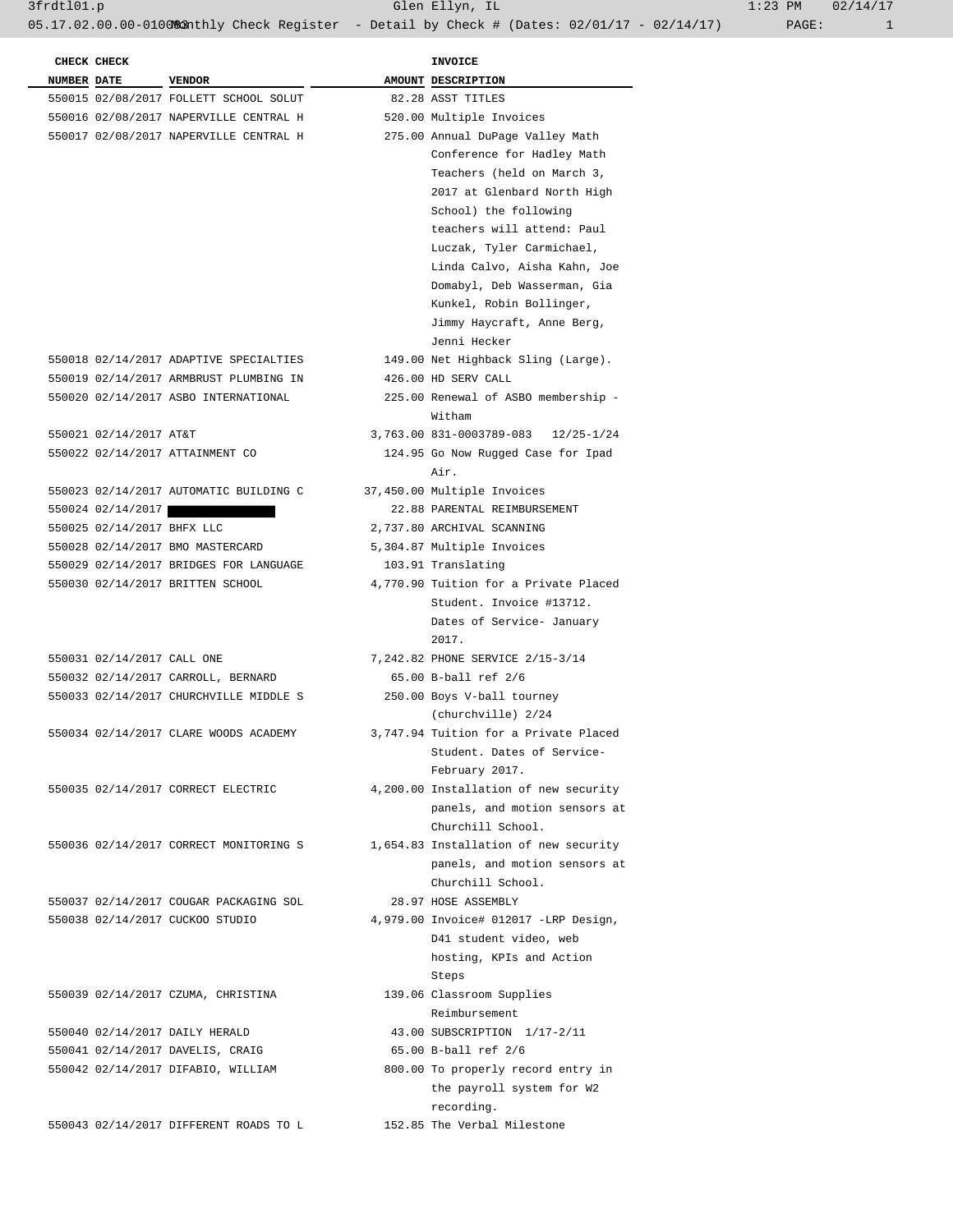|                    | CHECK CHECK                 |                                        | <b>INVOICE</b>                                                    |
|--------------------|-----------------------------|----------------------------------------|-------------------------------------------------------------------|
| <b>NUMBER DATE</b> |                             | VENDOR                                 | AMOUNT DESCRIPTION                                                |
|                    |                             |                                        | Assessment.                                                       |
|                    |                             | 550044 02/14/2017 DIST #15, MARQUARDT  | 538.00 Multiple Invoices                                          |
|                    |                             | 550045 02/14/2017 DIVERSIFIED OFFICE C | 1,400.00 SCHOOL CUSTODIAL SERV                                    |
|                    |                             | 550046 02/14/2017 DONOVAN, JENNIFER    | 49.24 MILEAGE REIMBURSEMENT                                       |
|                    |                             | 550047 02/14/2017 DUPAGE FEDERATION ON | 60.00 WORKSHOP REGIST- WOLTMAN                                    |
|                    |                             | 550048 02/14/2017 ELIM CHRISTIAN SERVI | 11,899.10 Tuition for Private Placed                              |
|                    |                             |                                        | Students (2). Invoice                                             |
|                    |                             |                                        | #153421. Dates of Service-                                        |
|                    |                             |                                        | January 2017.                                                     |
|                    |                             | 550049 02/14/2017 ELLIOTT CONSTRUCTION | 7,913.00 CH-III CONCRETE                                          |
|                    |                             | 550050 02/14/2017 ESCOBAR HERNANDEZ, G | 387.50 Multiple Invoices                                          |
|                    | 550051 02/14/2017 FERGUSON  |                                        | 1,110.71 Multiple Invoices                                        |
|                    |                             | 550052 02/14/2017 FOLLETT SCHOOL SOLUT | 2,651.08 Multiple Invoices                                        |
|                    | 550053 02/14/2017 FQC       |                                        | 1,500.00 CH-III CONSTRUCTION                                      |
|                    |                             |                                        | MANAGEMENT                                                        |
|                    |                             | 550054 02/14/2017 GIANT STEPS          | 6,030.41 Tuition for a Private Placed                             |
|                    |                             |                                        | Student. Invoice #041-0217S.                                      |
|                    |                             |                                        | Dates of Service- February                                        |
|                    |                             |                                        | 2017.                                                             |
|                    |                             | 550055 02/14/2017 GLEN ELLYN CHAMBER C | 175.00 Invoice #14396 Non Profit                                  |
|                    |                             |                                        | Organizational                                                    |
|                    |                             |                                        | Membership-Erika Krehbiel                                         |
|                    |                             | 550056 02/14/2017 GLEN ELLYN VOLUNTEER | 50.00 Donation in memory of Stuart                                |
|                    |                             |                                        | Stone                                                             |
|                    |                             | 550057 02/14/2017 GLENBARD WEST BOYS V | 330.00 Boys V-ball Tourney (GBW)                                  |
|                    |                             |                                        | 3/11                                                              |
|                    | 550058 02/14/2017           |                                        | 62.70 PARENTAL REIMBURSEMENT                                      |
|                    |                             | 550059 02/14/2017 GRAYBAR ELECTRIC CO  | 1,319.14 Multiple Invoices                                        |
|                    |                             | 550060 02/14/2017 GREAT MINDS          | 6,000.00 Eureka Math PD Invoice#                                  |
|                    |                             |                                        | 013117-03 Invoice Date:                                           |
|                    |                             |                                        | $1/31/17$ Preparation &                                           |
|                    |                             |                                        | Customization of Eureka Math                                      |
|                    |                             |                                        | Lessons K-1 11/30/16 & 2-5                                        |
|                    |                             |                                        | 1/17/17                                                           |
|                    | 550061 02/14/2017 HEINEMANN |                                        | 479.33 Professional Development                                   |
|                    |                             |                                        |                                                                   |
|                    |                             |                                        | materials for Lit Teachers                                        |
|                    |                             | 550062 02/14/2017 HOUSE OF GRAPHICS    | 3,581.20 Multiple Invoices<br>125.00 ICE CONFERENCE 3/3 S. GREVER |
|                    |                             | 550063 02/14/2017 ICE CONFERENCE       | 139.00 CONF REGISTRATION - M. GROOT                               |
|                    |                             | 550064 02/14/2017 ILLINOIS STATE UNIVE |                                                                   |
|                    |                             | 550065 02/14/2017 INNOVENTION SYSTEM L | 961.25 Translating                                                |
|                    |                             | 550066 02/14/2017 JAY STREAM MIDDLE SC | 300.00 Girls B-ball tourney                                       |
|                    |                             |                                        | (JayStream) 3/11                                                  |
|                    |                             | 550067 02/14/2017 JENNY & JOHN'S EMBRO | 168.00 Team tshirts for Lego                                      |
|                    |                             |                                        | Robotics                                                          |
|                    | 550068 02/14/2017 JOSTENS   |                                        | 6,028.00 2016-2017 Hadley yearbook #2                             |
|                    |                             |                                        | DEPOSIT                                                           |
|                    |                             | 550070 02/14/2017 LAIDLAW TRANSIT      | 87,305.61 Multiple Invoices                                       |
|                    |                             | 550071 02/14/2017 LEARNING FORWARD     | 149.00 Comprehensivel Membership                                  |
|                    |                             |                                        | renewal Paul Gordon March                                         |
|                    |                             |                                        | 2017-March 2018                                                   |
|                    | 550072 02/14/2017 LEMM, RON |                                        | 175.00 Payment for Solo & Ensemble                                |
|                    |                             |                                        | judge                                                             |
|                    |                             | 550073 02/14/2017 LUSCOMBE MUSIC       | 188.24 Chorus music and CD                                        |
|                    |                             | 550074 02/14/2017 MACGILL & CO, WM V   | 137.94 Health office supplies                                     |
|                    |                             | 550075 02/14/2017 MASNY, MICHELLE      | 60.00 Reimbursement to M. Masny                                   |
|                    |                             |                                        | (Hadley Staff) for 3/3/17                                         |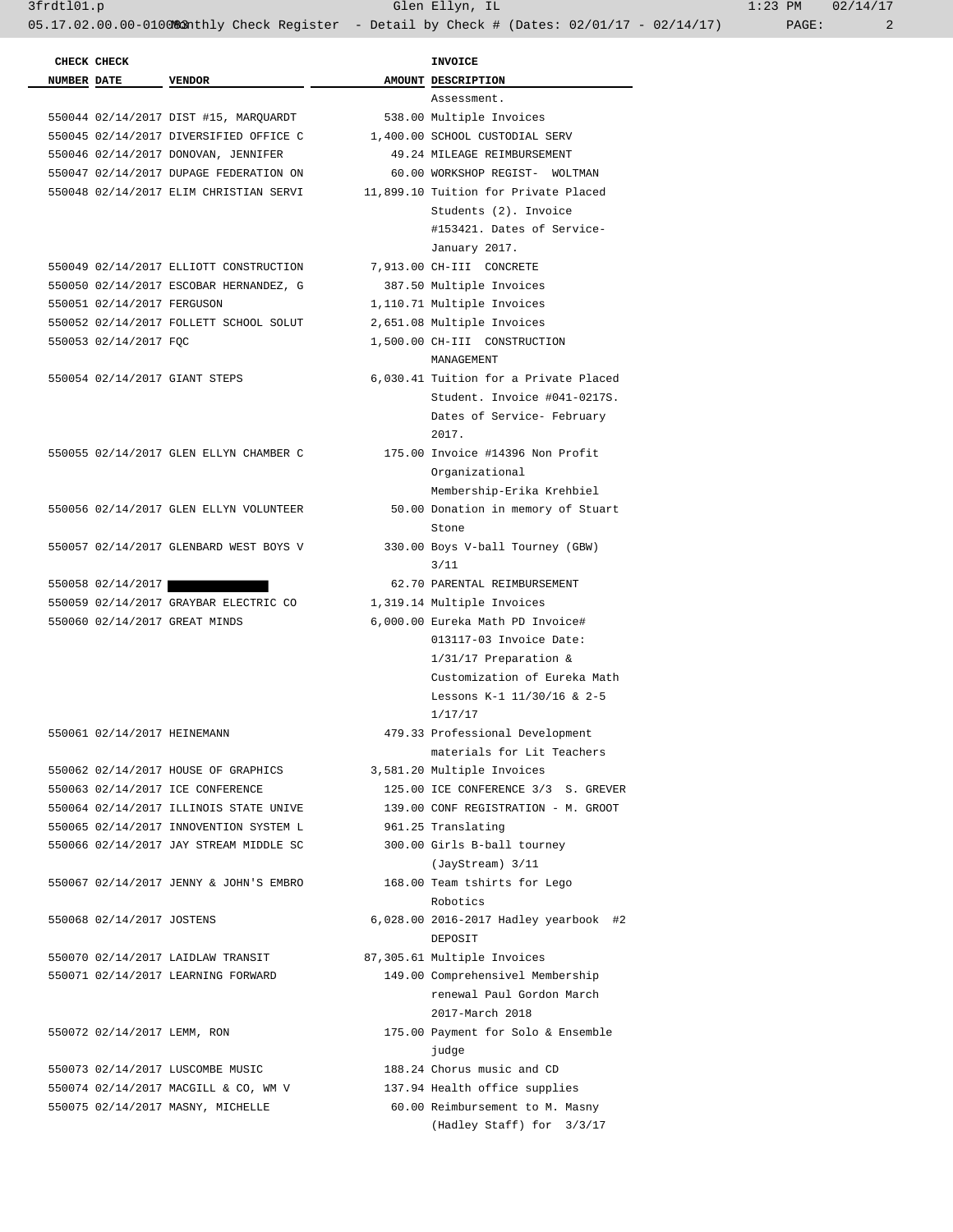|                    | CHECK CHECK                 |                                        | INVOICE                               |
|--------------------|-----------------------------|----------------------------------------|---------------------------------------|
| <b>NUMBER DATE</b> |                             | <b>VENDOR</b>                          | AMOUNT DESCRIPTION                    |
|                    |                             |                                        | seminar. The Power of Talk:           |
|                    |                             |                                        | Speaking, Listening and               |
|                    |                             |                                        | Writing in a Digital Age              |
|                    |                             | 550076 02/14/2017 MCDONNELL, DANIEL    | 160.00 Wrestling regional ref 2/25    |
|                    |                             | 550077 02/14/2017 MELINYSHYN, STEPHANI | 175.00 Payment for Solo & Ensemble    |
|                    |                             |                                        | judge                                 |
|                    |                             | 550078 02/14/2017 MIDAMERICAN ENERGY   | 32,069.57 Multiple Invoices           |
|                    |                             | 550079 02/14/2017 NATL GEOGRAPHIC SOCI | 570.00 National Geographic Magazines  |
|                    |                             |                                        | for Literacy Modules                  |
|                    |                             | 550080 02/14/2017 NORTHERN ILLINOIS GA | 3,967.16 Multiple Invoices            |
|                    |                             | 550081 02/14/2017 NUTOYS LEISURE PRODU | 1,854.00 Purchased "Buddy Bench" for  |
|                    |                             |                                        | each elementary school                |
|                    |                             |                                        | playground                            |
|                    |                             | 550082 02/14/2017 OFFICE DEPOT         | 1,166.57 Multiple Invoices            |
|                    | 550083 02/14/2017 ORKIN LLC |                                        | 412.51 Multiple Invoices              |
|                    |                             | 550084 02/14/2017 P.F. PEDERSEN dba P  | 4,250.00 CH-III LANDSCAPING           |
|                    |                             | 550085 02/14/2017 PARKLAND PREPARATORY | 13,902.04 Tuition for Private Placed  |
|                    |                             |                                        | Students (4). Invoice #1779.          |
|                    |                             |                                        |                                       |
|                    |                             |                                        | Dates of Service- January             |
|                    |                             |                                        | 2017.                                 |
|                    |                             | 550086 02/14/2017 PARTITION PROS       | 585.00 HD STAGE REPAIRS               |
|                    | 550087 02/14/2017 PCM       |                                        | 2,053.39 Multiple Invoices            |
|                    |                             | 550088 02/14/2017 PEPPERS, PAT         | 65.00 V-ball ref 2/9                  |
|                    |                             | 550089 02/14/2017 PFISTER, JANIS       | 139.92 Book Room Materials            |
|                    |                             | 550090 02/14/2017 PUBLIC STORAGE       | 647.00 Multiple Invoices              |
|                    |                             | 550091 02/14/2017 RAPID RIBBONS        | 263.68 Track ribbons                  |
|                    | 550092 02/14/2017 RAPTOR    |                                        | 100.00 Raptor Badges                  |
|                    |                             | 550093 02/14/2017 READING & WRITING PR | 8,000.00 Reading and Writing Project  |
|                    |                             |                                        | PD (Staff to D41 for PD) Kate         |
|                    |                             |                                        | Dimeo & Linsday Mann 1/17/17          |
|                    |                             | 550094 02/14/2017 ROBINSON, ANGELA     | 1,004.86 Annie Robinson Conference    |
|                    |                             |                                        | Reimbursement (approved               |
|                    |                             |                                        | expenses)                             |
|                    | 550095 02/14/2017 ROSCOE CO |                                        | 231.64 Multiple Invoices              |
|                    |                             | 550096 02/14/2017 ROTARY CLUB OF GLEN  | $183.00$ Invoice # 6634 - Dues and    |
|                    |                             |                                        | Meals;                                |
|                    |                             | 550097 02/14/2017 SCHOLASTIC MAGAZINES | 519.75 12/6/2016 Scholastic News      |
|                    |                             |                                        | School                                |
|                    |                             | 550098 02/14/2017 SCHOOL SPECIALTY     | 2,314.11 Multiple Invoices            |
|                    |                             | 550099 02/14/2017 SEAL OF ILLINOIS     | 4,292.80 Tuition for a Private Placed |
|                    |                             |                                        | Student. Invoice #6471. Dates         |
|                    |                             |                                        | of Service- January 2017.             |
|                    |                             | 550100 02/14/2017 SECREST, AMY         | 50.22 MILEAGE RREIMBURSEMENT          |
|                    |                             |                                        | AUG-JAN                               |
|                    |                             | 550101 02/14/2017 SEPTRAN INC          | 23,887.04 Multiple Invoices           |
|                    |                             | 550102 02/14/2017 SHAW MEDIA           | 179.64 Legal notices Invoice          |
|                    |                             |                                        | #0117100703601/2017                   |
|                    |                             | 550103 02/14/2017 SOARING EAGLE ACADEM | 14,838.24 Multiple Invoices           |
|                    | 550104 02/14/2017 SOUND INC |                                        | 468.00 Tuition for a Private Placed   |
|                    |                             |                                        | Student. Invoice #170903.             |
|                    |                             |                                        | Dates of Service- February            |
|                    |                             |                                        | 2017.                                 |
|                    |                             | 550105 02/14/2017 SOUTH SIDE CONTROL S | 783.35 Multiple Invoices              |
|                    |                             | 550106 02/14/2017 STOUT, STACEY        | 536.41 Stacey Stout approved          |
|                    |                             |                                        | conference expenses                   |
|                    |                             |                                        |                                       |

550107 02/14/2017 TEACHER DIRECT 328.16 Classroom Supplies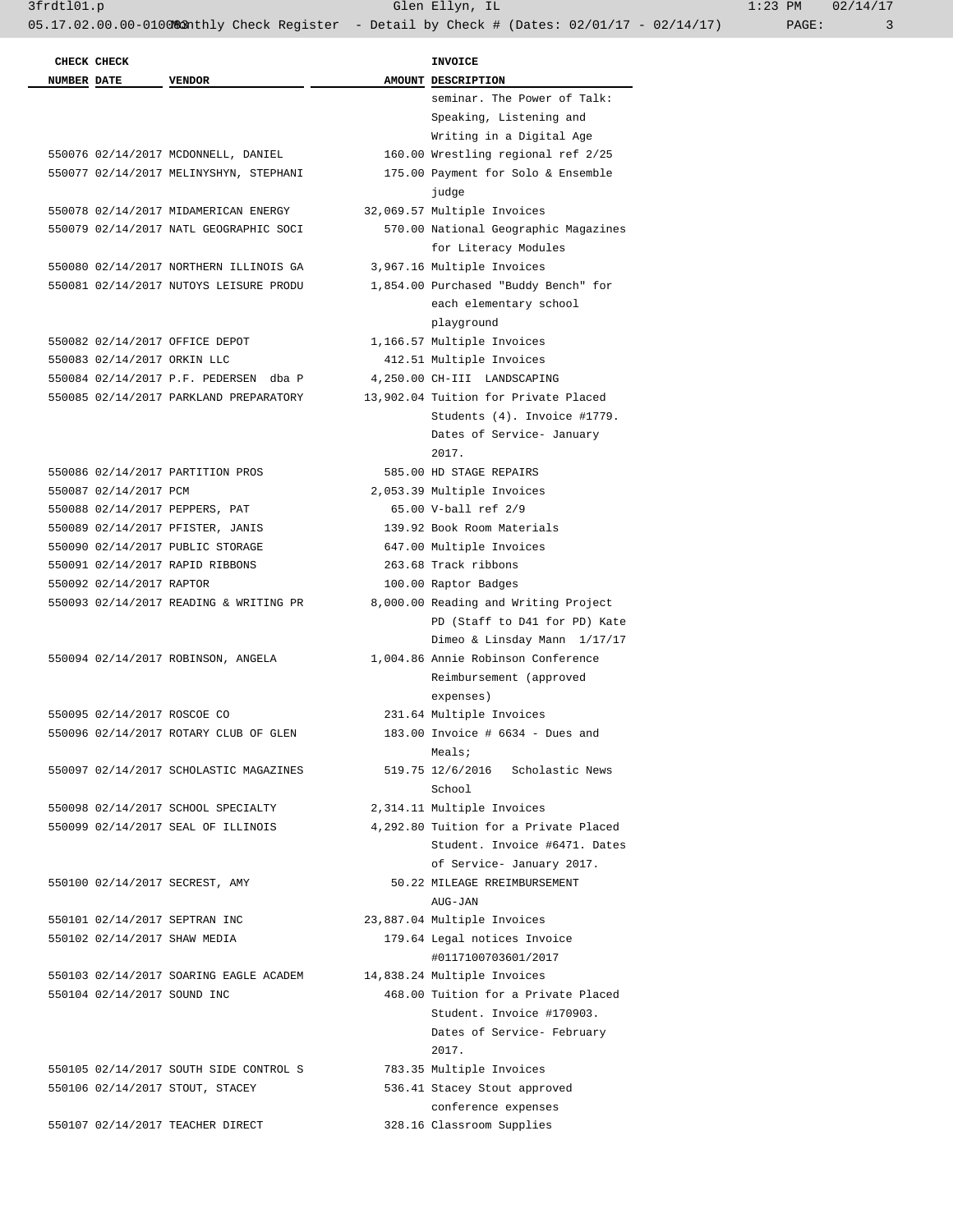3frdtl01.p Glen Ellyn, IL 1:23 PM 02/14/17 05.17.02.00.00-010083nthly Check Register - Detail by Check # (Dates: 02/01/17 - 02/14/17) PAGE: 4

| CHECK CHECK                   |                                           |                | <b>INVOICE</b>                         |
|-------------------------------|-------------------------------------------|----------------|----------------------------------------|
| <b>NUMBER DATE</b>            | <b>VENDOR</b>                             |                | AMOUNT DESCRIPTION                     |
|                               | 550108 02/14/2017 TEACHERS DISCOVERY      |                | 118.87 FLES Supplies                   |
|                               | 550109 02/14/2017 THACKERY, JILL E        |                | 1,134.60 ORCH ASST 1/3-1/27            |
|                               | 550110 02/14/2017 THE OMNI GROUP          |                | 70.50 403B JAN                         |
|                               | 550111 02/14/2017 TIERNEY BROTHERS INC    |                | 1,199.00 Smart Board Training          |
|                               | 550112 02/14/2017 TRIBLEY, DAVE           |                | 175.00 Payment for Solo & Ensemble     |
|                               |                                           |                | judge                                  |
|                               | 550113 02/14/2017 UNITED ANALYTICAL SE    |                | 1,750.00 Multiple Invoices             |
|                               | 550114 02/14/2017 UNITED RADIO COMMUNI    |                | 3,877.35 Multiple Invoices             |
|                               | 550115 02/14/2017 UNITED STATES POSTAL    |                | 5,000.00 Postage refill for the        |
|                               |                                           |                | postage machine                        |
|                               | 550116 02/14/2017 US SCHOOL SUPPLY        |                | 161.70 1/19/2017 school supplies       |
|                               |                                           |                | pencils                                |
|                               | 550117 02/14/2017 VANGUARD ENERGY SERV    |                | 16,086.83 GAS 1/1-1/31                 |
|                               | 550118 02/14/2017 VERIZON WIRELESS        |                | 432.25 CELL PHONES 12/27-1/26          |
|                               | 550119 02/14/2017 VILLAGE OF GLEN ELLY    |                | 3,906.93 Multiple Invoices             |
| 550120 02/14/2017 WAGEWORKS   |                                           |                | 290.13 FSA JANUARY                     |
| 550121 02/14/2017 WAGEWORKS   |                                           |                | 425.00 FSA RENEWAL FEE                 |
|                               | 550122 02/14/2017 WAREHOUSE DIRECT        |                | 1,775.33 Multiple Invoices             |
|                               | 550123 02/14/2017 WATKINS, KENNETH        |                | 160.00 Wrestling regional ref 2/25     |
|                               | 550124 02/14/2017 WEST MUSIC CO           |                | 50.89 Multiple Invoices                |
|                               | 550125 02/14/2017 WHEATON NORTH HIGH S    |                | 385.00 REGISTATION 3/3 INSTITUTE       |
|                               |                                           |                | Celebrating Lang Arts- 11              |
|                               |                                           |                | STAFF MEMBERS                          |
|                               | 550126 02/14/2017 WILKEY, MICHAEL         |                | 160.00 Wrestling regional ref 2/25     |
|                               | 201600357 02/13/2017 RELIANCE STANDARD LI |                | 1,554.56 VOL LTD FEB                   |
| 201600358 02/13/2017 REV TRAK |                                           |                | 1,675.34 REV TRAK 1/2-31               |
| 201600359 02/13/2017 TASC     |                                           |                | 753.48 HRA ADM FEES JAN & FEB          |
| 201600360 02/13/2017 T H I S  |                                           | 6,794.28 THIS  | FEB                                    |
| 201600361 02/13/2017 US BANK  |                                           |                | 1,793,750.00 GO REFUNDING BONDS SERIES |
|                               |                                           |                | 2004<br>$2079 - 1$                     |
| 201600362 02/13/2017 US BANK  |                                           |                | 1,065,000.00 GO BONDS SERIES 1998      |
|                               | Totals for checks                         | 3, 247, 282.61 |                                        |